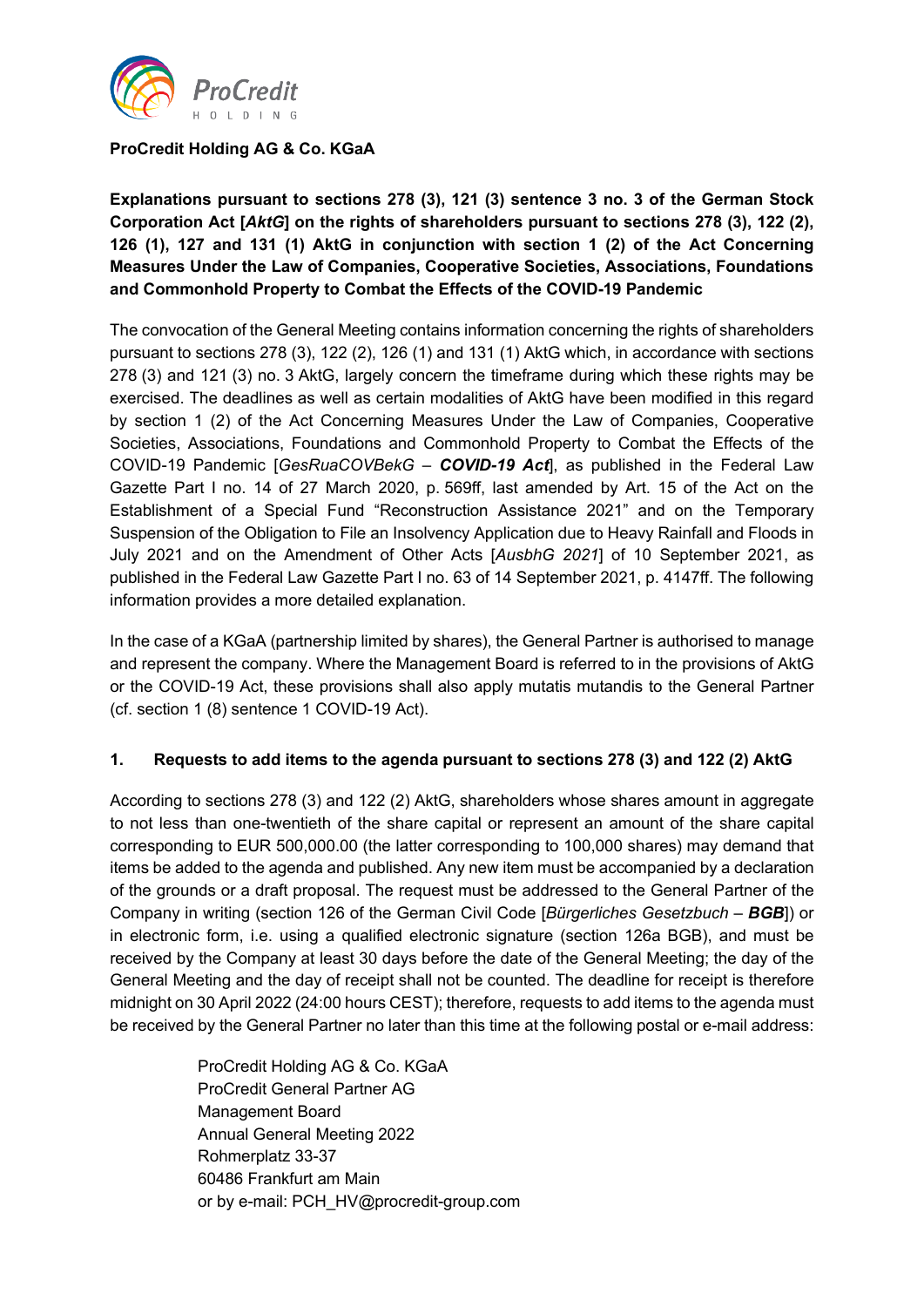Any submission received after this time cannot be considered. In accordance with sections 278 (3) and 122 (2) and in conjunction with section 122 (1) AktG, the shareholders in question must prove that they have owned the shares for at least 90 days before the demand was received and that they will continue to hold the requisite number of shares until the General Partner has made its decision regarding the motion. Sections 278 (3) and 70 AktG shall apply when calculating the period of share ownership. Sections 278 (3) and 121 (7) AktG shall also be applied accordingly. The timeframe shall then be calculated backwards, whereby the date of receipt of the request shall not be counted and no transfer of the deadline from a Sunday, Saturday or public holiday to a previous or subsequent working day will be considered. An appropriate entry in the share register shall suffice as proof of ownership of the shares.

With regard to ownership, the right to transfer title from a bank, financial services institution, securities institution or a company operating in accordance with section 53 (1) sentence 1 or section 53b (1) sentence 1 or (7) KWG shall be deemed equivalent to ownership of the shares. The period of ownership of a predecessor in title shall be attributed to the shareholder if he or she acquired the share free of charge, from his or her trustee, as universal successor, in the course of the dissolution of a community of interest or in the course of a portfolio transfer pursuant to section 13 of the Insurance Supervision Act [VAG] or section 14 of the Building Societies Act [*BauSparkG*] (cf. sections 278 (3) and 70 AktG).

Additions to the agenda which are subject to disclosure shall – unless announced with the notice of convocation of the General Meeting – be published in the Federal Gazette immediately upon receipt and in the same manner as the convocation. Moreover, immediately upon receipt by the Company, such additions will also be published on the Company's website [\(https://procredit](https://procredit-holding.com/investor-relations/general-meetings/)[holding.com/investor-relations/general-meetings/\)](https://procredit-holding.com/investor-relations/general-meetings/) and communicated to the shareholders listed in the share register in compliance with sections 278 (3) and 125 (2) and (1) sentence 3.

This shareholder right is based on certain provisions of AktG, which are worded as follows:

# *Section 122 (1) and (2) AktG (Convocation of a general meeting at the request of a minority)*

- *(1) The general meeting shall be called if shareholders, whose holding in aggregate equals or exceeds one-twentieth of the share capital, demand such meeting in writing, stating the purpose and the reasons of such meeting; such demand must be addressed to the management board. The Articles of Association may provide that the right to demand a general meeting shall require another form or the holding of a lower proportion of the share capital. The applicants must prove that they have held the shares for at least 90 days prior to the date of receipt of the request and that they will hold the shares until the Management Board decides on the request. Section 121 (7) shall apply mutatis mutandis.*
- *(2) In the same manner, shareholders whose shares amount in aggregate to not less than onetwentieth of the share capital or represent an amount of the share capital corresponding to EUR 500,000 can request that items be placed on the agenda and published. Each new item must be accompanied by a declaration of the grounds or a draft proposal. The demand within the meaning of sentence 1 must be provided to the company at least 24 days, in case of listed companies at least 30 days, prior to the meeting; the day of receipt is not counted in this calculation.*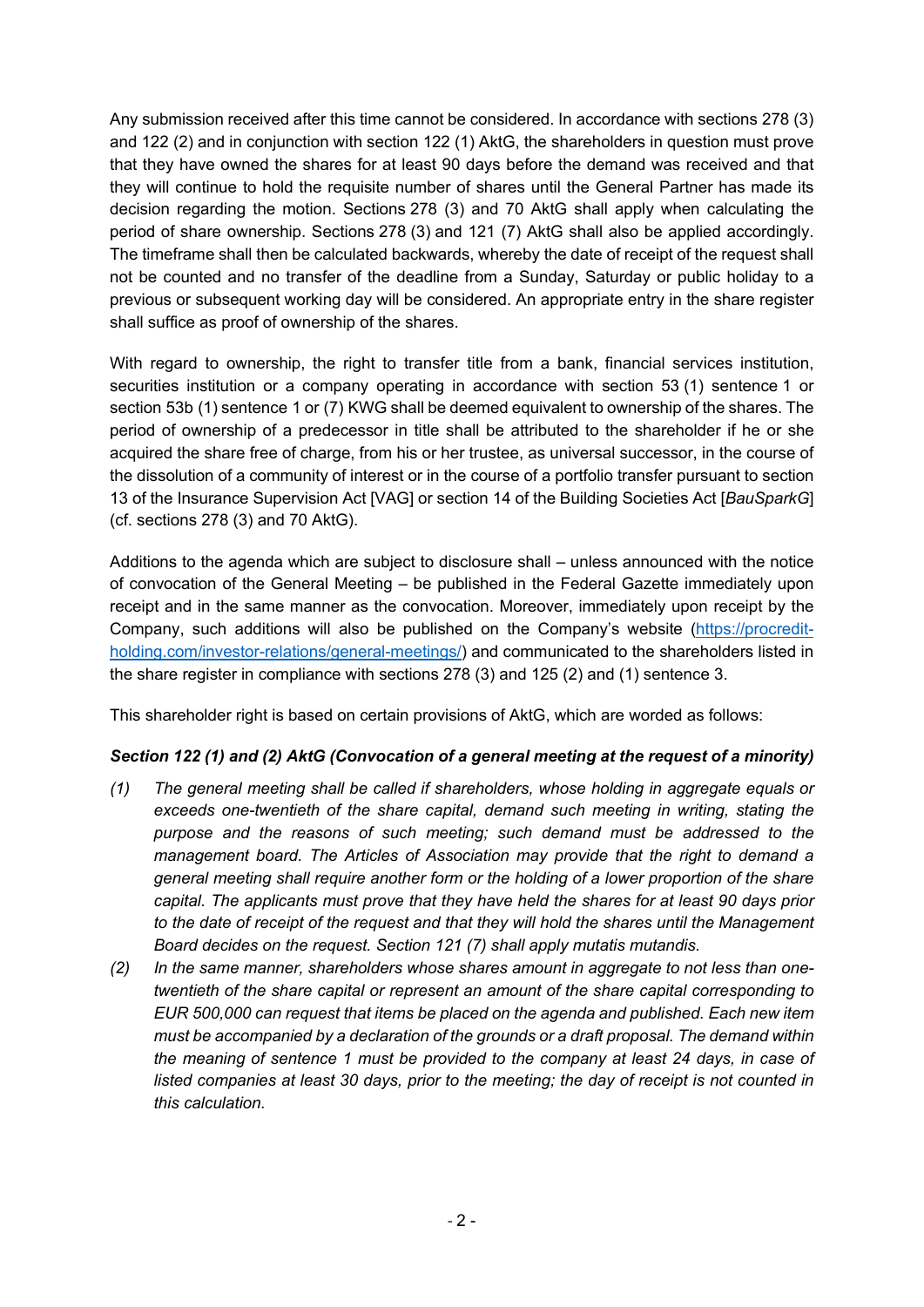### *Section 121 (7) AktG (General provisions)*

*In the case of periods and deadlines that are counted back from the date of the general meeting, the date of the general meeting itself is not to be counted. Rescheduling the general meeting from a Sunday, a Saturday, or a holiday to a preceding or subsequent business day is not an available option. Sections 187 to 193 of the Civil Code [BGB] shall have no corresponding application. In the case of companies not listed on the stock exchange, the articles of association may provide for a different calculation of the period.*

## *Section 70 AktG (Calculation of the period of possession of the share of stock)*

*Where the exercise of rights attaching to the share of stock is contingent upon the shareholder having been holder of the share of stock for a specified period of time, a claim to transfer of title against a credit institution, a financial services provider, a securities institution, or an enterprise pursuing activities in accordance with sections 53 (1) sentence 1, or 53b (1) sentence 1, or 53b (7) of the Banking Act [KWG] shall be equivalent to ownership of the share of stock. The period of ownership of a predecessor in title shall be attributed to the shareholder if he or she acquired the share free of charge, from his or her trustee, as universal successor, in the course of the dissolution of a community of interest or in the course of a portfolio transfer pursuant to section 13 of the Insurance Supervision Act [VAG] or section 14 of the Building Societies Act [BauSparkG].*

# **2. Counter-motions and election proposals pursuant to sections 278 (3), 126 (1) and 127 AktG in conjunction with section 1 (2) sentence 3 COVID-19 Act.**

Shareholders may submit counterproposals against a proposal of the General Partner and/or the Supervisory Board on individual agenda items (cf. sections 278 (3) and 126 AktG). They may also submit nominations for the election of Supervisory Board members or external auditors, provided such votes are on the agenda (cf. sections 278 (3) and 127 AktG). According to sections 278 (3), 126 and 127 AktG, each shareholder shall be entitled to have their counter-motion or election nomination made available to the persons named in sections  $278(3)$  and  $125(1) - (3)$  in accordance with the requirements stipulated therein. Counter-motions and nomination proposals may only be submitted in writing to the following postal or e-mail address:

> ProCredit Holding AG & Co. KGaA ProCredit General Partner AG Management Board Annual General Meeting 2022 Rohmerplatz 33-37 60486 Frankfurt am Main or by e-mail: PCH\_HV@procredit-group.com

Countermotions and election nominations otherwise addressed will not be considered. According to sections 278 (3) and 127 (3) AktG, election nominations must contain the information specified in sections 278 (3), 124 (3) sentence 4, and 125 (1) sentence 5 AktG. These are the name, occupation and place of residence of the auditor or Supervisory Board candidate (or, in the case of auditing companies, the company name and registered office) as well as information on memberships of the Supervisory Board candidate in other statutory Supervisory Boards. A proposal for the election of Supervisory Board members must also be accompanied by information on their membership in comparable domestic and foreign supervisory bodies of commercial enterprises.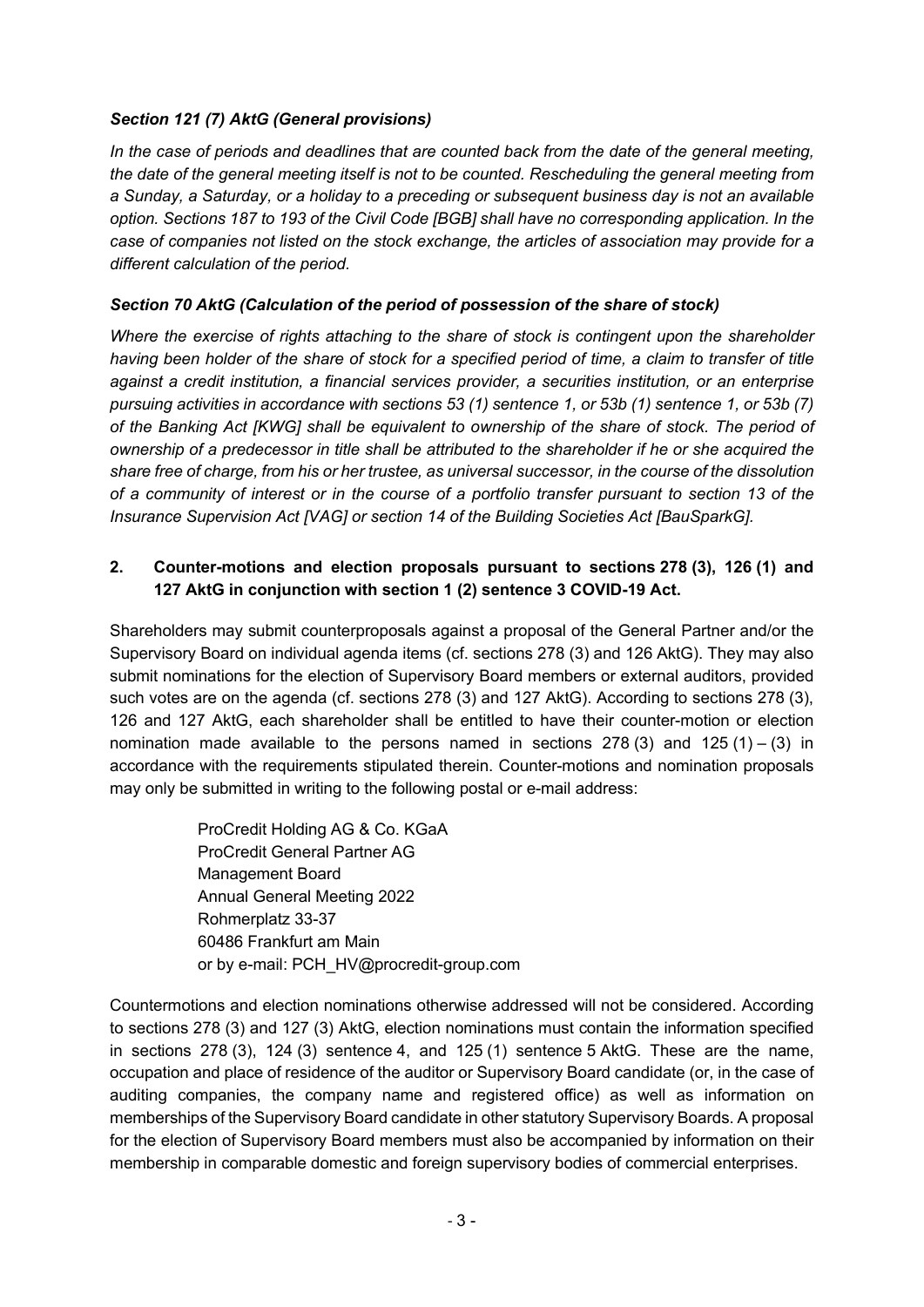Counter-motions and nomination proposals will only be taken into consideration if received at one of the addresses above by midnight (24:00 CEST) on 16 May 2022 at the latest.

There is no obligation to make counter-motions and election proposals accessible, even if the aforementioned conditions are fulfilled, provided that the grounds specified in sections 278 (3) and 126 (2) AktG are present and, with respect to election proposals, if the case described in sections 278 (3) and 127 sentence 3 AktG applies.

Counter-motions within the meaning of sections 278 (3) and 126 AktG and election proposals within the meaning of sections 278 (3) and 127 AktG that are received in good time will be made accessible on the Company's website [\(https://procredit-holding.com/investor-relations/general](https://procredit-holding.com/investor-relations/general-meetings/)[meetings/\)](https://procredit-holding.com/investor-relations/general-meetings/), together with the name of the shareholder and, in the case of counter-motions, any grounds therefor as well as any comments by the Management Board.

Motions or election proposals by shareholders that are to be published pursuant to sections 278 (3) and 126 or 278 (3) and 127 AktG shall be deemed to have been made at the meeting if the shareholder making the motion or submitting the election proposal is duly legitimised and registered for the General Meeting (c.f. section 1 (2) sentence 3 and section 1 (8) sentence 1 of the COVID-19 Act).

The provisions of AktG on which these shareholder rights are based and which also specify under which conditions counter-motions and election nominations need not be made available, are as follows:

### *Section 126 AktG: (Motions by Shareholders)*

- *(1) Motions by shareholders are to be made accessible to the beneficiaries set out in section 125 (1) to (3), subject to the pre-requisites listed therein, including the name of the shareholder, the reasons for which the motions are being made, and a statement, if any has been made, by the management regarding its position, provided that the shareholder has sent, at the latest fourteen (14) days prior to the date of the general meeting, a countermotion opposing a proposal or guidance by the management board and the supervisory board regarding a certain item of business set out in the agenda, specifying the reasons therefor, to the address set out for this purpose in the invitation convening the general meeting. The date on which the counter-motion is received shall not be included in calculating the period. In the case of companies listed on the stock exchange, the counter-motion shall be made accessible via the company's website. Section 125 (3) shall apply mutatis mutandis.*
- *(2) A counter-motion and the reasons for which it is being made need not be made accessible:* 
	- *1. Inasmuch as the management board would be liable to punishment under law, were it to make such proposal accessible*
	- *2. If the counter-motion were to result in the general meeting adopting a resolution that is in violation of the law or of the by-laws*
	- *3. If the reasons make manifestly false or misleading statements regarding essential aspects, or if they are insulting*
	- *4. If a counter-motion made by the shareholder based on the same facts and circumstances has already been made accessible pursuant to section 125 for a general meeting of the company*
	- *5. If the same counter-motion of the shareholder, citing essentially the same reasons, has been made accessible pursuant to section 125 in the past five (5) years to at least two*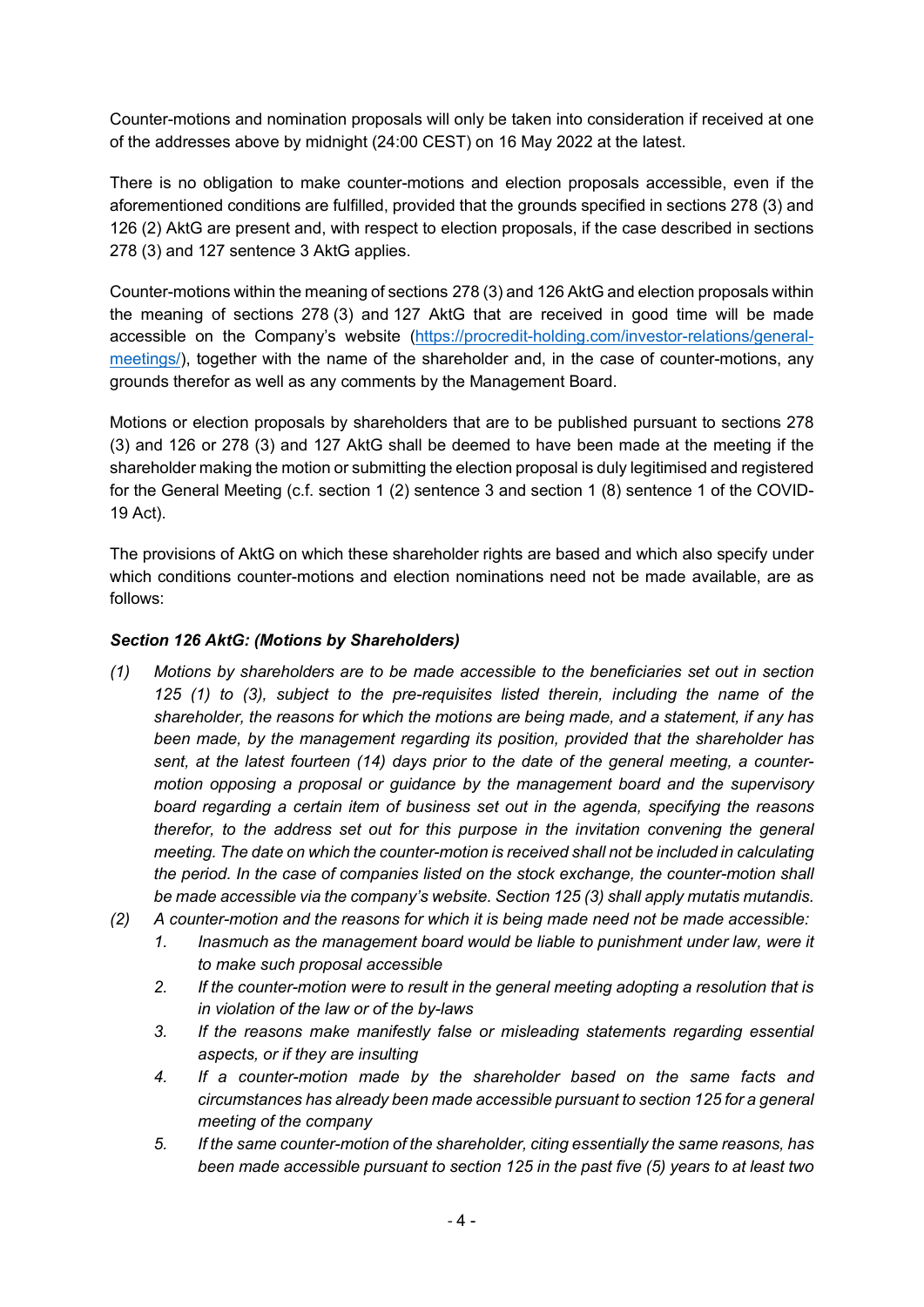*(2) general meetings of the company, and if less than one twentieth of the share capital represented voted for this counter-motion at the general meeting*

- *6. If the shareholder indicates that they will not attend the general meeting and will not have a proxy represent them*
- *7. If, in the past two (2) years at two (2) general meetings, the shareholder has failed to propose or to have proposed a counter-motion regarding which they have informed the company.*

*The reasons need not be made accessible if they amount to more than 5,000 characters in total.*

*(3) Where several shareholders propose counter-motions regarding one and the same business to be resolved upon, the management board may combine the counter-motions and the reasons specified for them.*

#### *Section 127 AktG (Nominations by Shareholders)*

*Section 126 shall apply mutatis mutandis to nominations by shareholders of candidates for the supervisory board or for auditors of the annual accounts. No grounds need be specified for the nomination. The management board need not make accessible the nomination also in those cases in which the nomination does not include the information pursuant to section 124 (3) sentence 4 and section 125 (1) sentence 5. The management board is to supplement the nomination by a shareholder of candidates for the supervisory board of companies listed on the stock exchange, to which the Employee Co-Determination Act [MitbestG], the Act on the Co-Determination by Employees in the Supervisory Boards and Management Boards of Mining Enterprises and Enterprises in the Iron- and Steel-Producing Industry [MontanMitbestG] or the Amending Act on Employee Co-Determination in the Iron- and Steel-Producing Industry [MontanMitbestGErgG] applies, by the following substantive content:*

- *1. Indication of the requirements stipulated by section 96 (2)*
- *2. Whether an objection has been raised against the fulfilment of the ratio by the supervisory board as a whole pursuant to section 96 (2), third sentence*
- *3. The number of seats on the supervisory board that must be filled, at a minimum, by women and men, respectively, in order to fulfil the requirement as to the minimum ratio pursuant to section 96 (2) sentence 1.*

# *Section 124 (3) sentence 4 AktG (Notice by publication of demands for amendment; guidance regarding resolutions)*

*The nominations of candidates for the supervisory board or for auditors shall state their names, profession exercised, and places of residence.*

### *Section 125 AktG (Notifications for the shareholders and to members of the supervisory board)*

- *(1) The management board of a company that has not exclusively issued registered shares must give notice of the convocation of the general meeting at least 21 days before the meeting to the following:*
	- *1. intermediaries who hold the company's shares in custody,*
	- *2. shareholders and intermediaries who requested the notification, and*
	- *3. associations of shareholders who requested the notification or who exercised voting rights at the last general meeting.*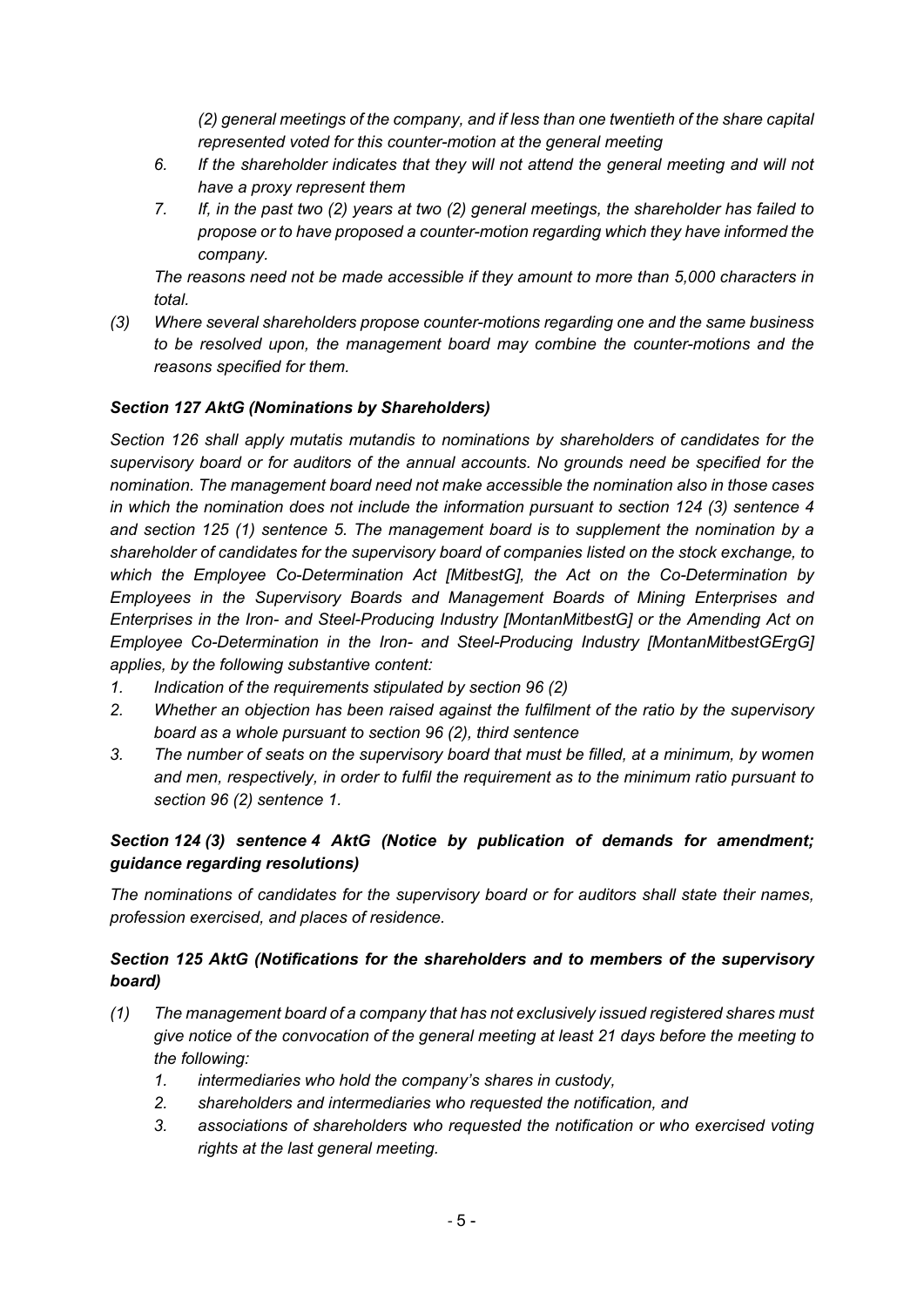*The date of the notification shall not be included in calculating the period. Where the agenda is to be amended pursuant to section 122 (2), then notice of the amended agenda is to be given if the general meeting is that of a company listed on the stock exchange. The notice is to indicate the option of exercising the voting right by proxy, as well as by an association of shareholders. In the case of companies listed on the stock exchange, information on the candidates' membership in other supervisory boards mandated by the law is to be attached to any nomination of candidates for the supervisory board; information on their membership in comparable supervisory committees of business enterprises within Germany and abroad should be attached.*

- *(2) The management board of a company that has issued registered shares must make the same notification to those entered in the share register at the beginning of the 21st day before the general meeting, as well as to shareholders and intermediaries who have requested such notification, and to associations of shareholders who have requested such notification or who exercised voting rights at the last general meeting.*
- *(3) The members of the supervisory board may request that the management board send them the same notifications.*
- *(4) Upon a corresponding demand being made, each member of the supervisory board and each shareholder is to be notified of the resolutions adopted at the general meeting.*
- *(5) The content and format of the minimum level of information in the notifications referred to in (1) sentence 1 and (2) shall be subject to the requirements of Implementing Regulation (EU) 2018/1212. Section 67a (2) sentence 1 shall apply mutatis mutandis to (1) and (2). In the case of companies listed on the stock exchange, the intermediaries holding shares of the company in custody shall be obliged in accordance with sections 67a and 67b to forward and transmit the information pursuant to (1) and (2), unless the intermediary is aware that the shareholder has received it from another source. The same applies to unlisted companies, with the proviso that the provisions of Implementing Regulation (EU) 2018/1212 do not apply.*

#### *Section 1 (2) sentence 3 GesRuaCOVBekG (COVID-19 Act)*

*Motions or election proposals by shareholders that are to be published pursuant to section 126 or 127 AktG shall be deemed to have been made at the meeting if the shareholder making the motion or submitting the election proposal is duly legitimised and registered for the General Meeting.*

# **3. Right to information in accordance with sections 278 (3) and 131 (1) AktG in conjunction with section 1 (2) sentence 1 no. 3 and sentence 2 of the COVID-19 Act**

The right to information for shareholders is limited in the case of a virtual General Meeting. However, duly registered shareholders and/or their authorised representatives/proxies have the right to ask questions by means of electronic channels (section 1 (2) sentence 1 no. 3 and sentence 2 of the COVID-19 Act). The General Partner decides – in deviation from sections 278 (3) and 131 AktG – how to answer questions at its own discretion (cf. section 1 (2) sentence 2 clause 1 of the COVID-19 Act). The General Partner may also stipulate that questions must be submitted at least one day before the General Meeting. The General Partner of the Company, with the approval of the Supervisory Board, has decided to make use of this option.

Shareholders' questions are to be submitted at the latest one day before the General Meeting, i.e. by midnight on 29 May 2022 (24:00 CEST), via the Company's InvestorPortal at [https://procredit](https://procredit-holding.com/investor-relations/general-meetings/)[holding.com/investor-relations/general-meetings/.](https://procredit-holding.com/investor-relations/general-meetings/) After the expiry of the aforementioned deadline,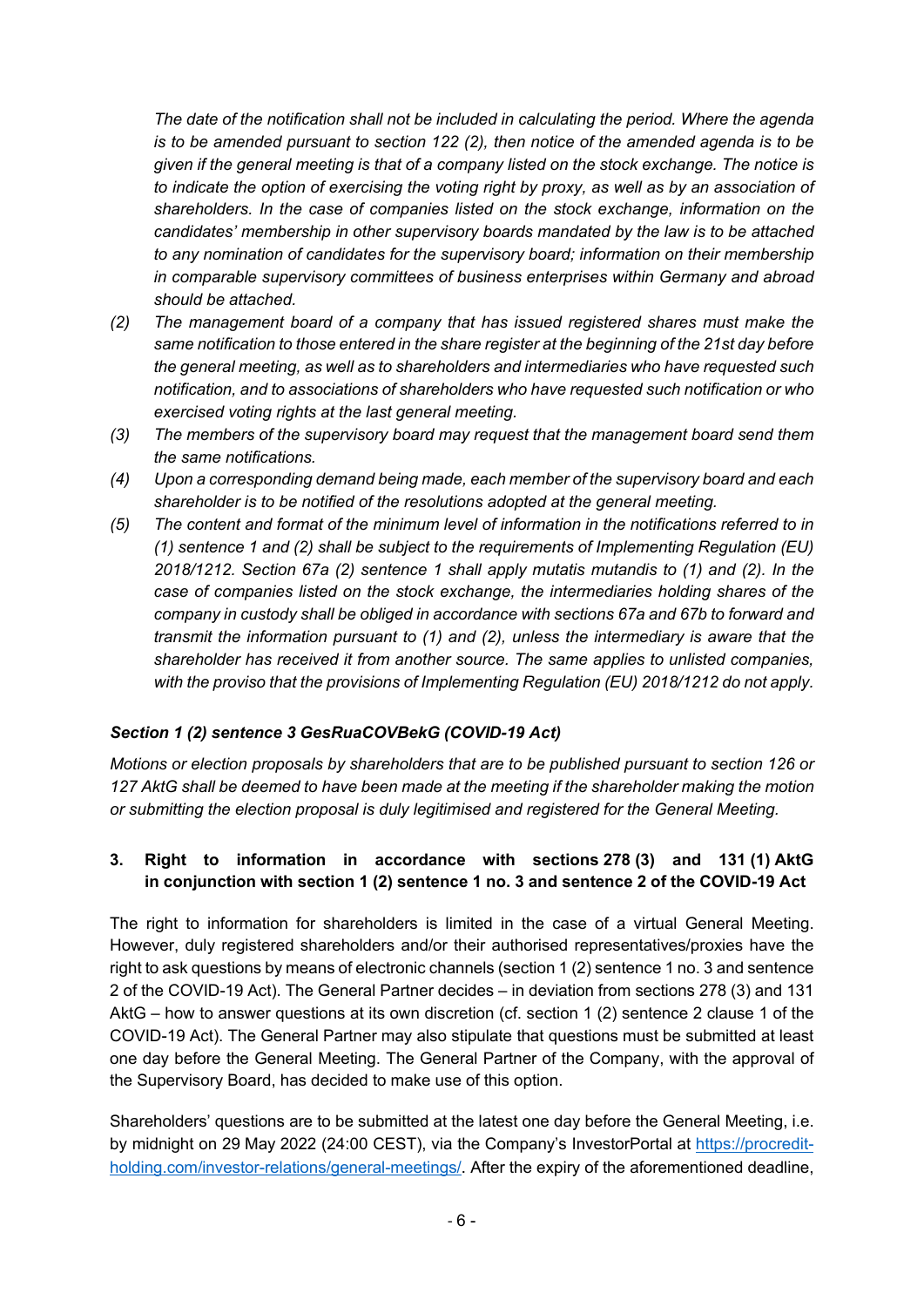and particularly during the virtual General Meeting, questions or enquiries may no longer be raised. The General Partner shall answer questions at its own discretion in a due and proper manner. In particular, it can answer several questions in combination. It is planned to identify the respective questioner by name when answering the question, provided that no objection is raised to this at the time the question is submitted.

This shareholder right is based on certain provisions of AktG and the COVID-19 Act, which are worded as follows:

## *Section 131: Right of Shareholders to Information*

- *(1) Each shareholder shall upon request be provided with information at the shareholders' meeting by the Management Board regarding the company's affairs, to the extent that such information is necessary to permit a proper evaluation of the relevant item on the agenda. The duty to provide information shall also extend to the company's legal and business relations with any affiliated enterprise. If a company makes use of the simplified procedure pursuant to section 266 (1) sentence 3, section 276 or section 288 of the German Commercial Code [HGB], each shareholder may request that the annual financial statements be presented to him/her at the general meeting on such annual financial statements in the*  form which would have been used if such provisions on simplified procedure were not *applied. The duty of the management board of the parent company (section 290 (1) and (2) HGB) to inform the shareholders' meeting that considers the consolidated financial statements and consolidated management report shall extend to the situation of the group and the enterprises included in the consolidated financial statements.*
- *(2) The information provided shall comply with the principles of conscientious and accurate accounting. The articles of association or the internal rules of procedure pursuant to section 129 may authorise the Chair to set appropriate time constraints on the shareholders' right to pose questions and to speak, and to determine further rules in this regard.*
- *(3) The management board may refuse to provide information* 
	- *1. if providing such information is, according to sound business judgment, likely to cause material damage to the company or an affiliated enterprise;*
	- *2. if such information relates to tax valuations or the amount of certain taxes;*
	- *3. regarding the difference between the value at which items are shown in the annual balance sheet and a higher value of such items, unless the general meeting is to approve the annual financial statements;*
	- *4. regarding the accounting and valuation methods if disclosure of these methods in the notes suffices to provide a true and fair view of the net assets, financial position and results of operations of the company within the meaning of section 264 (2) HGB; this does not apply if the general meeting is to approve the annual financial statements;*
	- *5. if the provision thereof would render the management board criminally liable;*
	- *6. if, in the case of a credit institution, a financial services institution or a securities institution, it is not necessary to provide information on the accounting and valuation methods applied and the offsetting performed in the annual financial statements, management report, consolidated annual financial statements or consolidated management report;*
	- *7. if the information is continuously available on the company's website seven or more days prior to the shareholders' meeting as well as during the meeting.*

*The provision of information may not be denied for other reasons.*